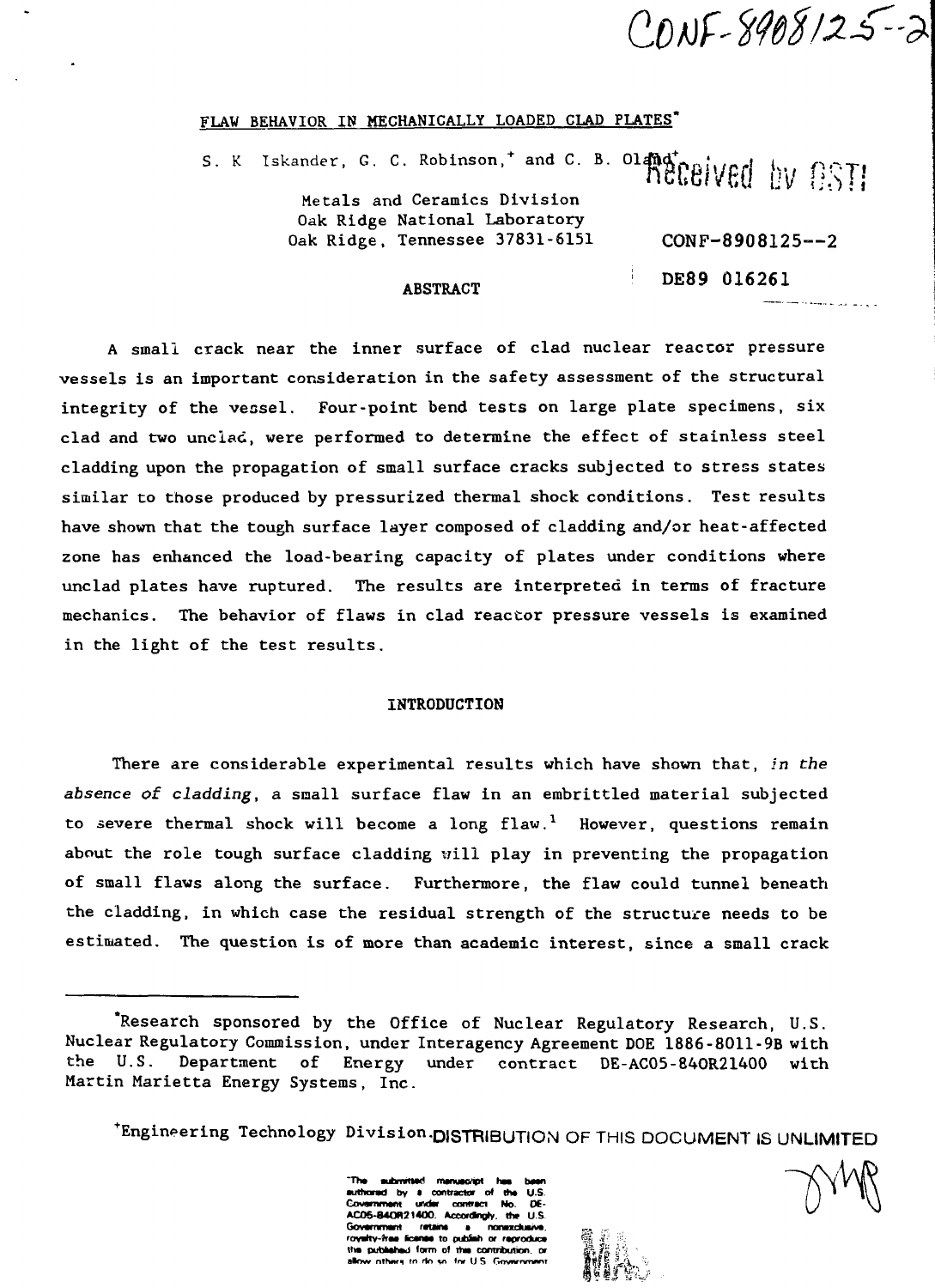near the inner surface of clad nuclear reactor pressure vessels (RPVs) is an important consideration in the safety assessment of the structural integrity of the vessel. The behavior of such flaws is relevant to the pressurized thermal shock (PTS) scenario and to the plant life extension issue.

There is a dearth of information on the behavior of small flaws in the presence of cladding. This has led at least one RPV integrity study<sup>1</sup> to assume infinitely long flaws (although small flaws are certainly more credible). To date, it is difficult to predict the behavior of finite length flaws for various reasons. An important one is that no criteria exist to predict the evolution of the flaw geometry, thus, only general qualitative estimates can be made in such terms as "there is a tendency for the crack to propagate along the surface." Another important reason is the analytical complexity introduced by the threedimensional nature of finite length flaws.

It is now an accepted fact in the Oak Ridge National Laboratory (ORNL) Heavy-Section Steel Technology (HSST) Program that, in the absence of cladding, a short flaw will grow to become a long one. Figure 1 shows the variation of the stress intensity factor  $K_I$  for an elliptical flaw as a function of the aspect ratio of the major to minor axes  $(b/a)$  for the conditions pertaining to the TSE-7 experiment.<sup>2</sup> These curves show that for the initial  $19$ -mm radius semicircular surface flaw used  $(b/a - 1)$ , the stress intensity factor at the bottom of the flaw is less than that at the surface until b/a exceeds 3. Thus, such a flaw has a tendency to initiate and propagate on the surface to some extent before it can increase in depth. This has indeed been verified experimentally, Fig. 2, which shows the extensive propagation and bifurcation on the surface of the TSE-7 cylinder originating from the semicircular surface flaw. The flaw also increased in depth at many locations to about 30% of the wall thickness.

The question to be investigated is to what extent the existence of tough cladding will restrict propagation of the flaw. If the cladding is sufficiently tough to prevent surface extension of a surface flaw, the flaw is restricted to tunneling, which reduces the potential for further propagation.

A clad-plate research program was conducted as part of the ORNL HSST Program in order to investigate the behavior of small flaws in the presence of cladding.

 $\overline{2}$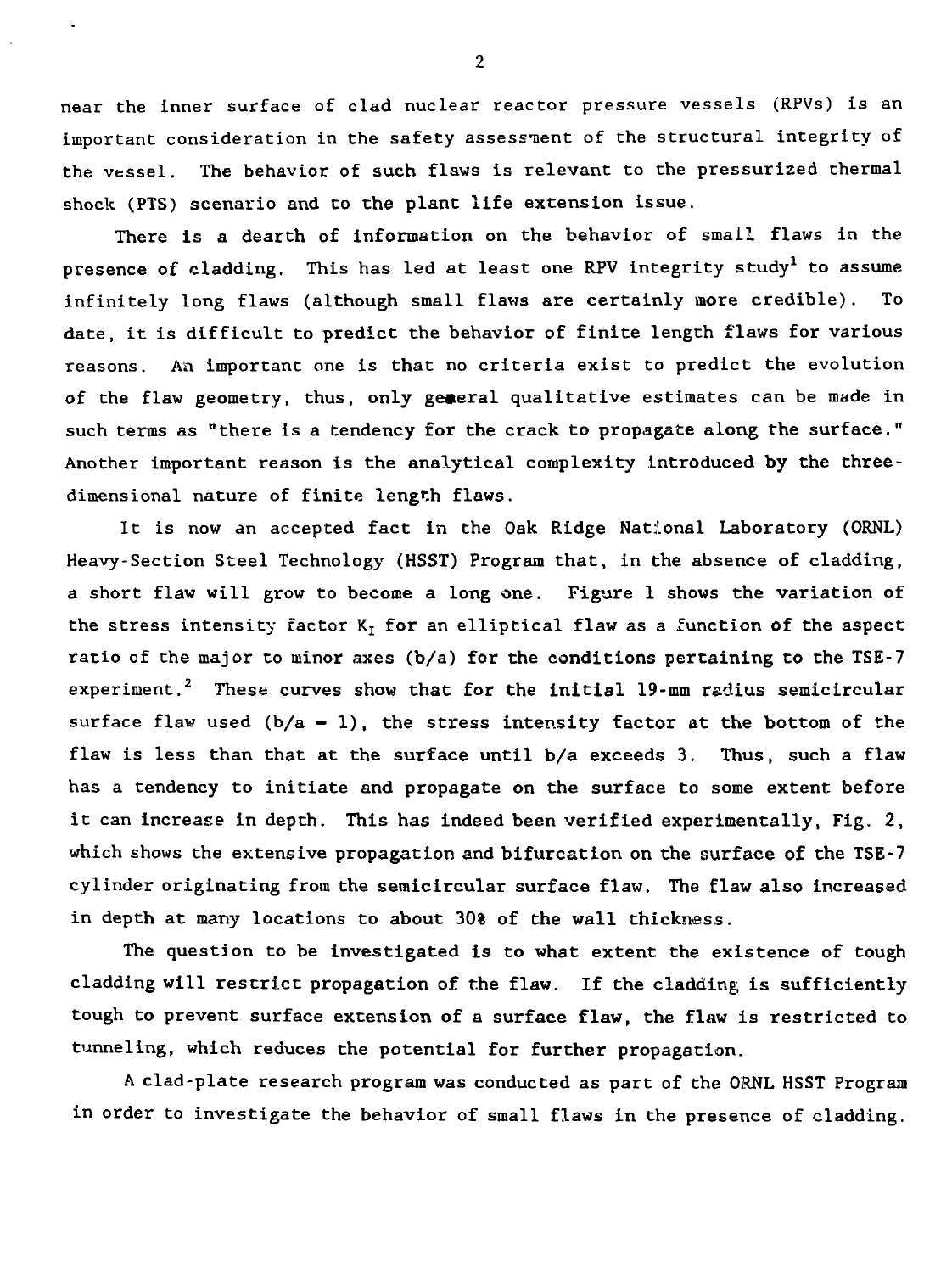The objectives of this research were achieved by comparing the load-bearing capacity of clad ind unclad flawed plates and by determining the extent of crack propagation i<sub>i</sub> a clad plate as a function of load.

The experimental procedure and results have been presented elsewhere,  $3$  but, for continuity, a brief description will be repeated below, The results are explained in terms of fracture mechanics concepts.

# EXPERIMENT DESCRIPTION

The tests were conducted using a special plate specimen, shown in Fig. 3, whose chemical composition is that of a typical RPV steel conforming to ASTM Specification for Pressure Vessel Plates, Alloy Steels, Quenched and Tempered, Manganese-Molybdenum and Manganese-Molybdenum-Nickel (A 533) Grade B. It was commercially clad using the three-wire series-arc technique and stainless steel type 308, 309, and 312 weld wires. The three-wire series-arc technique was used in some of the older vessels. An autogenous electron-beam (EB) weld is introduced into the base metal to provide a crack initiation site, and at the time a sharp flaw is required, the EB-weld site is hydrogen charged. $4.5$  The plate is loaded in four-point bending to approximate the stresses due to PTS.

Two types of tests were performed with these plate specimens. One type of test was performed on plates with preexisting flaws. The purpose of this type of test (termed an "initiation" test), was to determine the critical load at which a flaw initiated. Another type of test was performed on initially unflawed plates. To initiate a flaw, the flaw site was hydrogen charged while the load was maintained constant. This arrangement allowed the load on the plate to be increased beyond the critical load at which a preexisting flaw would have initiated. Such a test with hypercritical loads is termed "arrest" test, and its purpose was to determine the arrest capacity of clad plates with various amounts of stored energy. The flaw, once it initiated from the EB-weld region, (whether from preexisting flaws or flaws initiated under hypercritical loads), either arrested or lead to complete rupture of the plate.

 $\overline{\mathbf{3}}$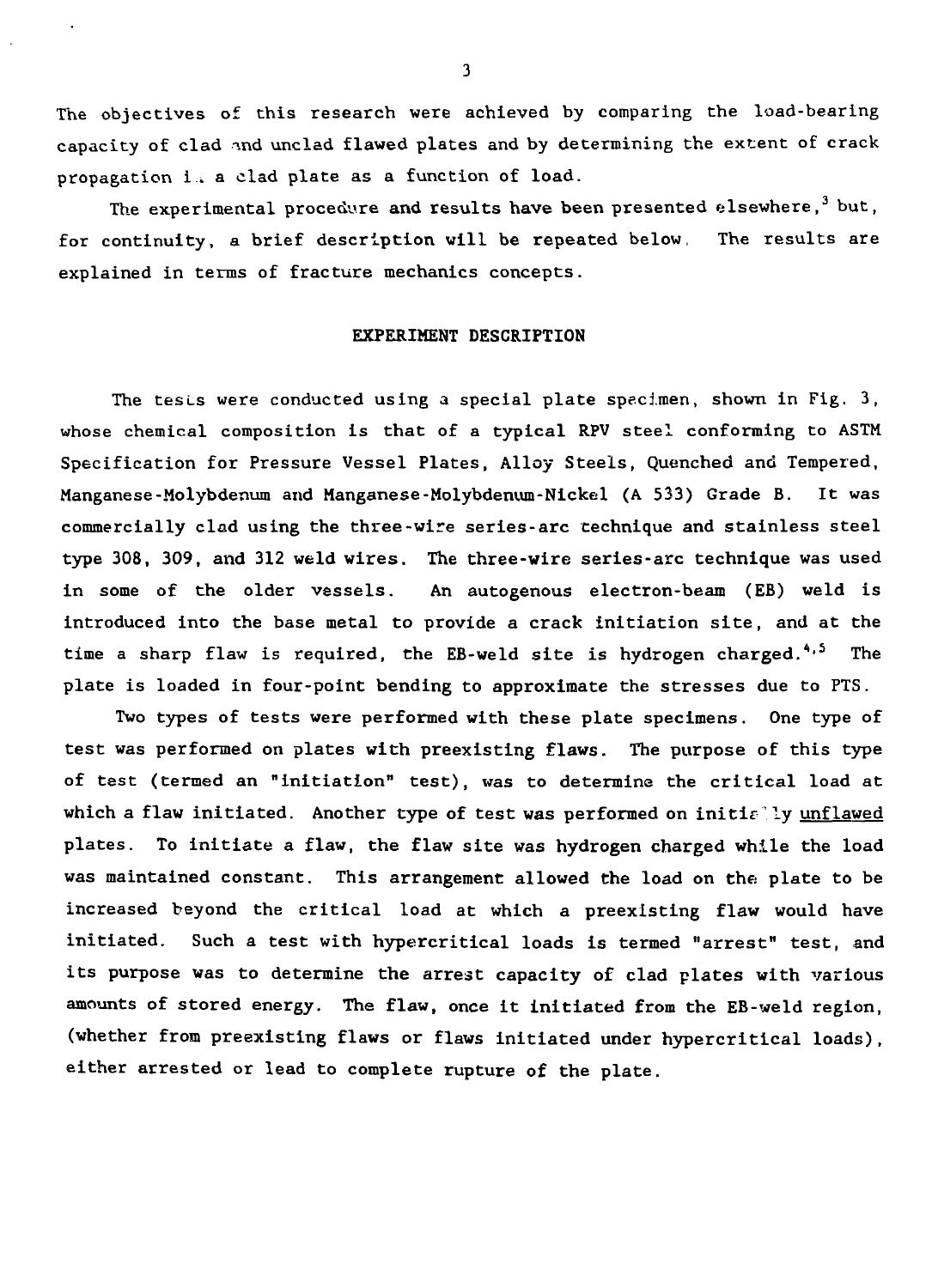More data were obtained on the load-carrying capacity of flawed plates by reloading plates which did not rupture. Such plates were first heat-tinted at 250 to 350°C to define the arrested flaw shape and were then reloaded until either another pop-in or plate rupture occurred.

#### TEST RESULTS

Tests on six initially unflawed plates were performed in order to load the plates above the critical load of a flawed plate. This provided varying amounts of energy with which the flaw could challenge the arresting capacity of the cladding (simulated "blunted" flaws). The surface strains (in the uniform bending moment span of the plate) was used as a measure of the amount of energy stored in the system (machine and plate) at the instant the flaw initiated in the EB weld. The target surface strains and corresponding loads for the six plates tested are given in Table 1. All tests on initially unflawed plates were performed at either -25 or 25°C, and Fig. 4 shows the point on the load vs surface-strain curve at which the six plates have been tested. Plate designations shown on the left-hand side of the curve were tested at -25°C, and those on the right-hand side were tested at 25°C. The loads (and strains) were maintained constant under machine ram stroke control during the period of hydrogen charging.

For the first clad plate tested, CP-15, die surface strain was chosen to be approximately the yield strain of the base metal. The flaw propagated but the plate did not rupture. The target surface strain was increased for plates CP-17 and CP-19. In all three cases the flaw initiated and arrested after propagating beneath the cladding a distance that increased with increasing initial load. An unclad plate, CP-21, ruptured when loaded to approximately the base-metal yield strain on the surface. The initial loads, post-arrest loads, and corresponding crack lengths for the four plates tested at room temperature are shown schematically in Fig. 5. It may be noted that as the potential energy stored in the plate increased, the length of the arrested flaw also increased as shown schematically by the shaded flaw shape in Fig. 5. Photographs of actual fracture surfaces of two of the plates are shown in Fig. 6. From these photographs it may be noted that a surface layer composed of heat-affected zone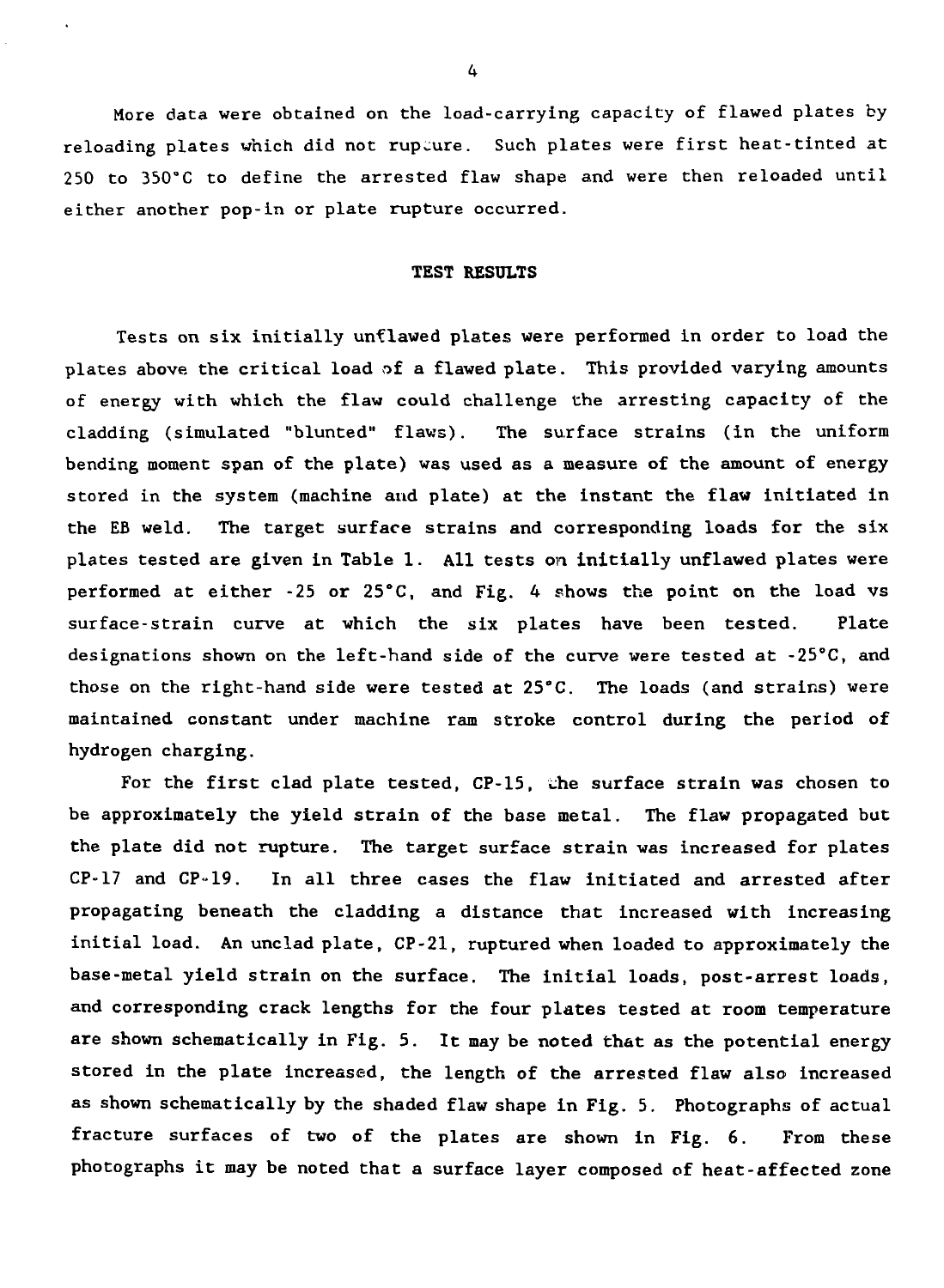(HAZ) and cladding arrested the flaw and prevented its propagation along the surface, causing it to tunnel below the surface. Full details can be found in an earlier presentation.<sup>6</sup>

The remaining two clad plates, CP-18 and CP-20, were tested at -25°C in order to obtain data at another point besides room temperature on the arresting capability of the plates. Table 1 also shows the post-arrest loads, however, as discussed later, because of dynamic effects, this is not necessarily the load at the instant the flaw actually arrested.

The loads at various events for two plates with pre-existing flaws, clad plate CP-16 and unclad plate CP-22 are also shown in Table 1. It is interesting to note that the initiation load for plate CP-16 is within 5% of the target load (chosen on the basis of the yield at the surface of base metal) for the "arrest" test for unflawed plate CP-15. The arrested crack shapes also are very similar. Almost the same loads have lead to rupture in both the unclad plates tested. Thus, the critical load for the plates with a flaw corresponding to the shape of the EB weld is approximately 670 kN. The fracture surfaces of these two plates are very similar to those from arrest experiments, and have been presented elsewhere.<sup>7</sup> Thus, the initial load for  $CP-15$  was essentially the critical load, and the critical load for the unclad plate was essentially the same as that for the clad plate.

#### DISCUSSION

The HAZ was tough enough to prevent surface extension of the flaw for the loads applied. The loads applied, however, were sufficient to result in extensive tunneling beneath the HAZ. Furthermore, the extent of the tunneling was related to the inicial load. Moreover, the residual load-bearing capacity of plates, as measured by the critical loads in initiation experiments with fairly large flaws, was generally greater than required to break the unclad plate, even though the test temperatures were lower by 50"C.

The HAZ played a prominent role in enhancing the load-carrying capacity of the clad plates. This may be explained by considering the toughness as measured by the Charpy V-notch (CVN) impact energy. Ihe HAZ is the toughest of the three metallurgical zones of the clad plate specimens at 25°C, while the cladding is toughest at -25"C. CVN impact energy tests were performed on the cladding, HAZ,

5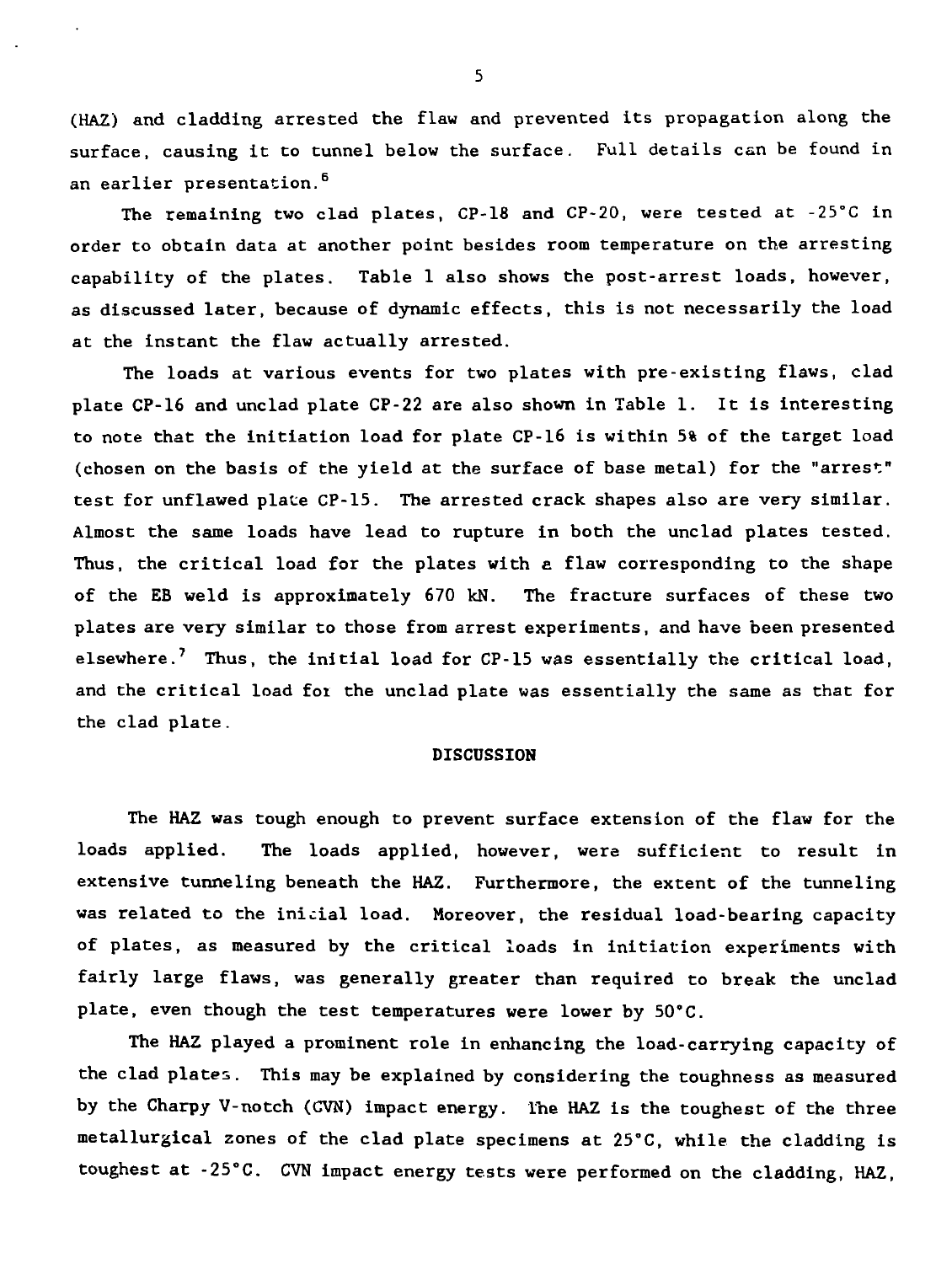and base metal with specimens oriented in a direction corresponding to the EB-induced flaw propagating along the surface of the clad-plate specimens, and the results are shown in Fig. 7. Results of CVN impact testing on specimens oriented in a direction corresponding to the EB-induced flaw propagating in the thickness orientation were similar.<sup>8</sup> The Charpy transition of the HAZ is also noticeably lower than that of the base metal. Results of the ASTM Test for Conducting Drop-Weight Test to Determine Nil-Ductility Transition Temperature (NDT) of Ferritic Steels (E 208) using specimen P-3 resulted in an NDT of 36"C for the base metal.

One of the interesting flaw shapes that occurred in four of the clad plates tested was a result of the flaw extending the entire width of the plate. A typical fracture surface is shown in Fig. 6(b). The flaw had essentially become a long flaw. The stress intensity factor for this case may be estimated by assuming that this geometry is approximately that of a centrally located crack in a finite-width strip loaded by end-moments. The solution for this case is given elsewhere.<sup>9</sup> The load that ruptured the four plates with such a flaw is  $-700$  kN. The stress intensity factor corresponding to this load is 60 MPa/m, assuming that linear elastic fracture mechanics is still applicable.

It is of interest to calculate the average stress ligament on the tensile side of the clad plates. Figure 8 shows the nomenclature used in the following free-body analysis of the forces acting on the plate at the instance of rupture. Figure 8(a) shows schematically typical remaining ligaments in four plates tested (CP-16, -17, -18, -19). The moment of the resultant internal forces acting on the clad plate at the instant of rupture with a flaw extending the entire plate width is given in the small box in Fig.  $8(b)$  as  $M - \sigma c$ rd. The moment of the externally applied machine forces acting on the plate in four-point bending is  $M - (P1)/2$  as shown in Fig. 8(c). Equating the two moments, the average stresses in the unbroken tensile ligament just before rupture is  $\sigma$  - (Pl)/(2crd). By using the loads recorded at the moment of rupture during the tests on these plates, the average stress in the unbroken ligament has been estimated, and is given in Table 2. It may be seen that in every case the average stress at rupture is 9 to 30% higher than the average ultimate tensile strength of the composite layer of both cladding and HAZ at the temperature of interest.

6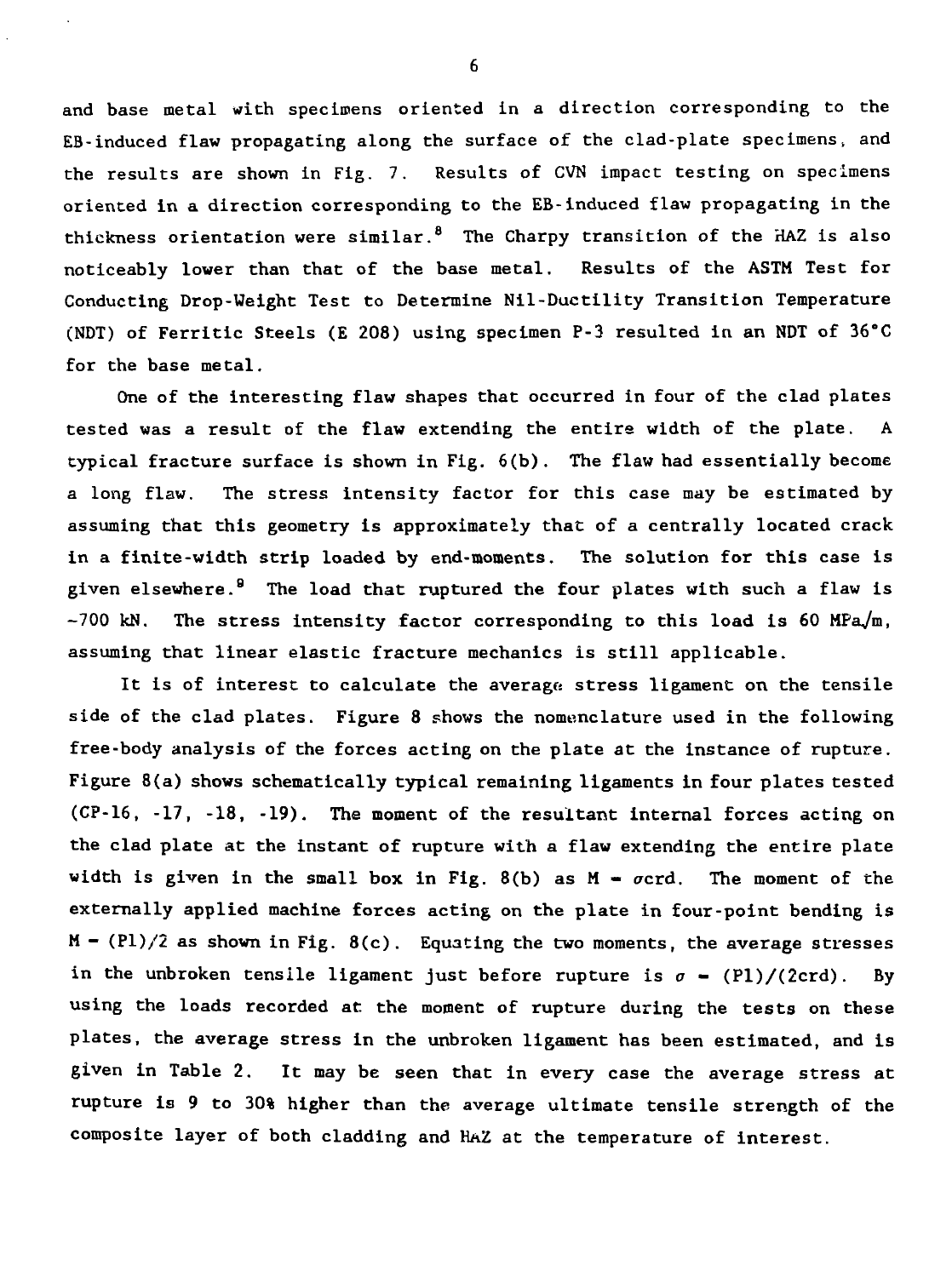Using the  $K_{Ic}$ -CVN correlation in the transition-temperature region given by Rolfe and Barsom<sup>10</sup> and the values of the CVN impact energy at  $-25^{\circ}$ C (Fig. 7),  $K_{Ic}$  values ranging from 58 to 68 MPa/m were estimated. Thus, a  $K_I$  of 60 MPa from the centrally cracked strip is not unreasonable. This may explain why the load on the plate had to be increased to a level that would result in the failure of the remaining ligament when the stresses exceed its ultimate tensile strength.

It is not clear at this time whether cladding alone, without benefit of the tough stronp HAZ which played a pronounced role in arresting propagating flaws, would have also elevated the load-bearing capacity beyond that of the unclad plate. In the case of radiation-embrittled reactor pressure vessels, the HAZ will most likely undergo toughness degradation similar to that of the base metal, and would therefore not play such a prominent role in arresting propagating flaws.

It is probable that the post-arrest loads shown in Fig. 5 are controlled by the compliance of the specimen, and are not necessarily the loads at the moment of arrest of the flaw. The crack initiates, propagates and arrests in a time interval that is smaller than that required for the specimen (because of its inertia) to deflect. The crack velocity, measured in one of the plate tests, is approximately 500 m/s. The flaw will therefore propagate the full half-width of the plate, a distance of  $0.2$  m, in 400  $\mu$ s. The first natural period of vibration of the plate, approximated as a simply supported beam<sup>11</sup> is 1000  $\mu$ s. Thus, only after arrest does the new and smaller compliance of the flawed plate allow the plate to deflect further. Because the tests are performed under machine ram stroke control, the load drops to a value controlled by the new compliance of the specimen. The actual load at arrest of the flaw can be higher than the final load shown.

Several factors contributed to the enhanced load-bearing capacity of the clad plates as compared to unclad plates. As previously mentioned, the HAZ was tough enough to prevent surface extension of the flaw for the loads applied, and tunneling occurred. Another factor was the presence of compressive stresses due to bending, which limited the depth to which the flaw could propagate. In the case of an RPV, a severe thermal shock could initiate a flaw and may propagate it beneath the cladding. The integrity of the vessel could then be challenged by the purely tensile stresses created during repressurization.

 $\overline{7}$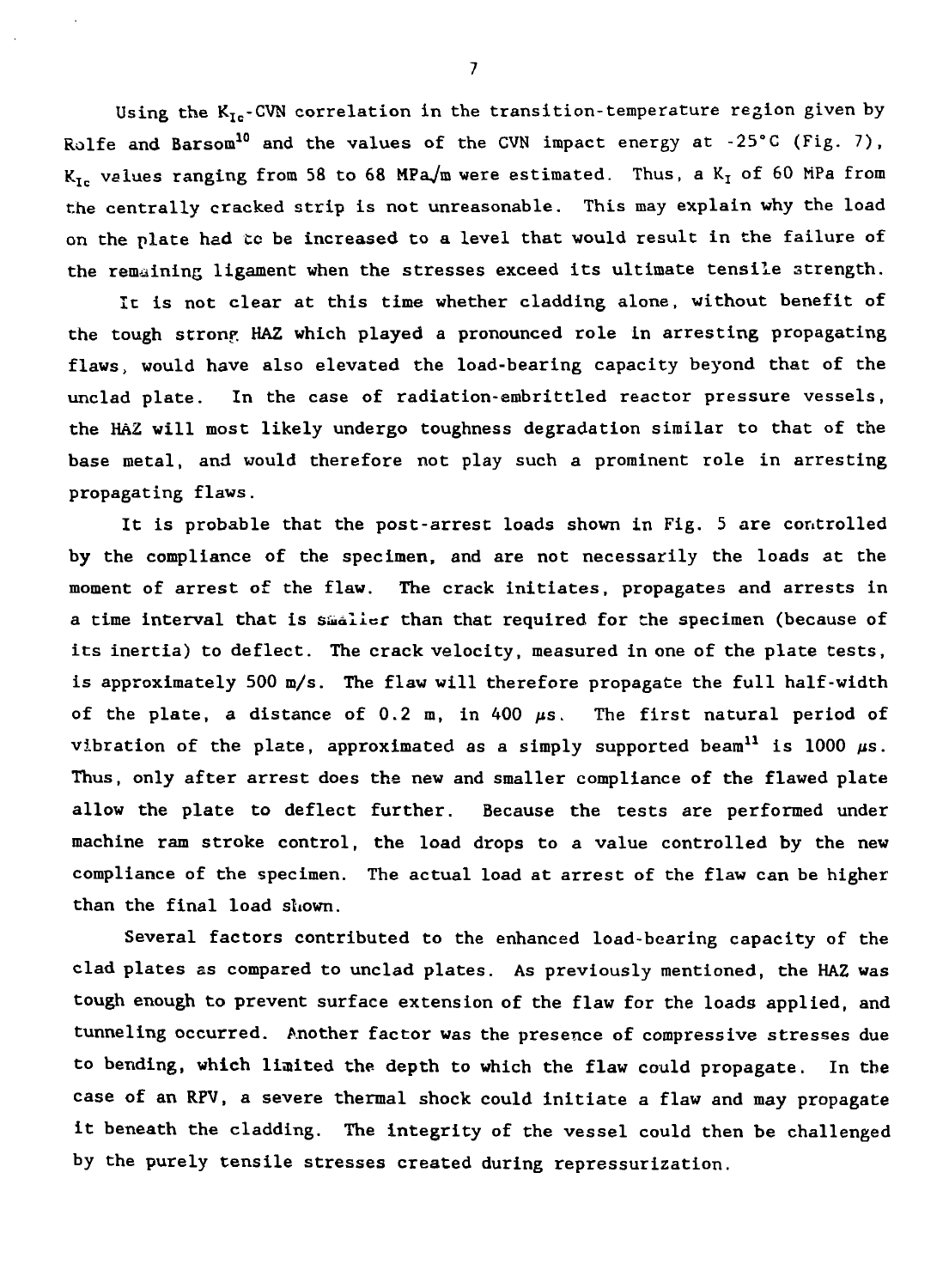### REFERENCES

1. S. K. Iskander, "A Method of LEFM Analysis of RPV During SBLOCA," Int. J. Pressure Ves els Piping 25, 279-298 (1986).

2. R. D. Cheverton, D. G. Ball, S. E. Bolt, S. K. Iskander, and R. K. Nanstad, Pressure Vessel Fracture Studies Pertaining to the PWR Thermal-Shock Issue: Experiment TSE-7, NUREG/CR-4304 (ORNL-6177), Oak Ridge National Laboratory, 1985.

3. S. K. Iskander and R. K. Nanstad, "Observations on the Behavior of Surface Flaws in the Presence of Cladding," pp. 3525-34 in Advances in Fracture Research, Proceedings of the 7th International Conference of Fracture (ICF7), Vol. 5, Houston, Texas, March 20-24, 1989, Pergamon Press (1989).

4. D. A. Canonico, J. D. Hudson, "Technique for Generating Sharp Cracks in Low-Alloy High Strength Steels," pp. 60-64 in Heavy-Section Steel Technology Program Semiann. Prog. Rep. for Period Ending February 28, 1971, ORNL-4681, Oak Ridge National Laboratory, December 1971.

5. P. P. Holz, Flaw Preparations for HSST Program Vessel Fracture Mechanics Testing: Mechanical Cyclic Pumping and Electron Beam WeId-Hydrogen-Charge Cracking Schemes, NUREG/CR-1274 (ORNL/NUREG/TM-369), Oak Ridge National Laboratory, 1980.

6. S. K. Iskander et al. , "Crack Arrest Behavior in Clad Plates," pp. 222-242 in Heavy-Section Steel Technology Program Semiann. Prog. Rep. April-September 1987, NUREG/CR-4219, Vol. 4, No. 2 (ORNL/TM-9593/V4&N2), Oak Ridge National Laboratory, 1988.

7. S. K. Iskander et al., "Crack Arrest Behavior in Clad Plates," pp. 212-226 in Heavy-Section Steel Technology Program Semiann. Prog. Rep. October 1987-March 1988, NUREG/CR-4219, Vol. 5, No. 1 (ORNL/TM-9593/V5&N1), Oak Ridge National Laboratory, 1988.

8. S. K. Iskander et al., "Crack Arrest Behavior in Clad Plates," pp. 169-73 in Heavy-Section Steel Technology Program Semiann. Prog Rep. October 1986-March 1987, NUREG/CR-4219, Vol. 4, No. 1 (ORNL/TM-9593/V4&N1), Oak Ridge National Laboratory, 1987.

9. H. Tada, P. C. Paris, and G. R. Irwin, The Stress Analysis of Cracks Handbook, 2nd Ed., Paris Productions, Inc., St. Louis, 1985.

10. S. T. Rolfe and J. M. Barsom, Fracture and Fatigue Control in Structures, Applications of Fracture Mechanics, Prentice-Hall, New Jersey, 1977.

11. S. Timoshenko, "Vibration Problems in Engineering", D. Van Nostrand, 2 ed. pp. 342 (1937).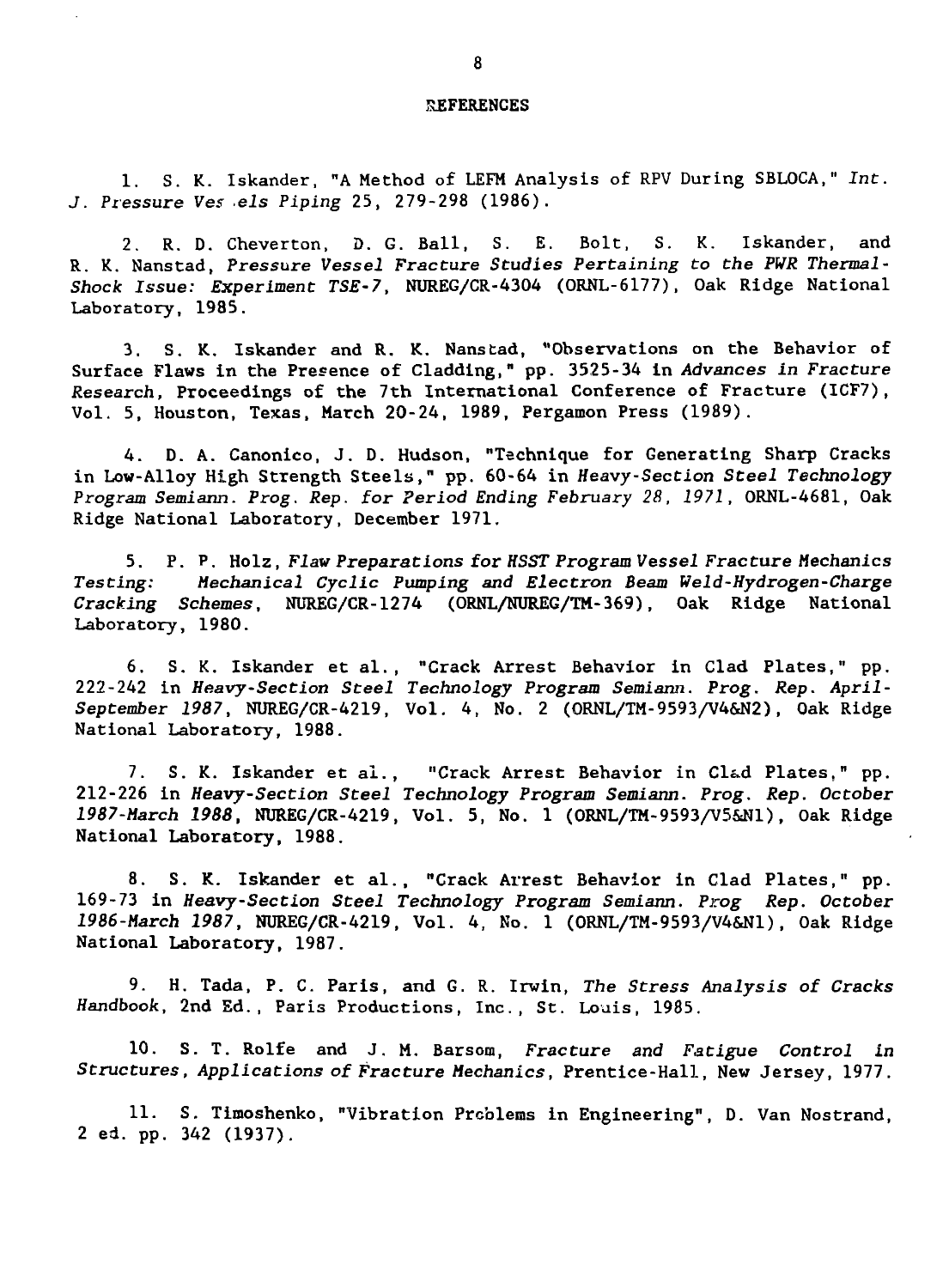| Plate   | Condition         | Type of<br>Test <sup>a</sup> | Load test<br>temperature<br>(°C) | Load<br>(kN) |                          | Surface<br>strain |
|---------|-------------------|------------------------------|----------------------------------|--------------|--------------------------|-------------------|
|         |                   |                              |                                  | Initiation   | Post-Arrest <sup>b</sup> | $(*)$             |
| $CP-15$ | Clad              | A                            | 25                               | 676          | 654                      | 0.31              |
|         |                   | $\mathbf I$                  | $-25$                            | 759          | 709                      |                   |
|         |                   | $\mathbf I$                  | $-100$                           | 600          | $\mathbf R$              |                   |
| $CP-17$ | Clad <sup>c</sup> | $\boldsymbol{\mathsf{A}}$    | 25                               | 890          | 823                      | 0.45              |
|         |                   | $\mathbf I$                  | $-25$                            | 756/725      | ${\bf R}$                |                   |
| $CP-19$ | C1ad              | Α                            | 25                               | 987          | 689                      | 0.65              |
|         |                   | $\mathbf I$                  | $-50$                            | 703          | R                        |                   |
| $CP-21$ | Unclad            | A                            | 25                               | 676          | ${\bf R}$                | 0.27              |
| $CP-18$ | Clad              | A                            | $-25$                            | 823          | 649                      | 0.39              |
|         |                   | $\mathbf I$                  | $-25$                            | 698          | R                        |                   |
| $CP-20$ | Clad              | A                            | $-25$                            | 868          | ${\mathbb R}$            | 0.41              |
| $CP-16$ | Clad              |                              | 21                               | 703          | 694                      | 0.3               |
|         |                   | $\frac{\text{I}}{\text{I}}$  | 21                               | 890          | 738                      |                   |
|         |                   | $\overline{1}$               | $-25$                            | 698          | R                        |                   |
| $CP-22$ | Unclad            | I                            | 21                               | 698          | ${\bf R}$                | 0.3               |

Table 1. Test conditions and results for the eight plates tested

 $^4A$  - arrest, I - initiation.

 ${}^{b}R$  = plate ruptured in two pieces.

<sup>c</sup>Several pop-ins occurred before rupture.

# **DISCLAIMER**

**This report was prepared as an account of work sponsored by an agency of the United States** Government. Neither the United States Government nor any agency thereof, nor any of their **employees, makes any warranty, express or implied, or assumes any legal liability or responsibility for tie accuracy, completeness, or usefulness of any information, apparatus, product, or process disclosed, or represents that its use would not infringe privately owned rights. Reference herein to any specific commercial product, process, or service by trade name, trademark, manufacturer, or otherwise does: not necessarily constitute or imply its endorsement, recommendation, or favoring by the United States Government or any agency thereof. The views and opinions of authors expressed herein do not necessarily state or reflect those of the United States Government or any agency thereof.**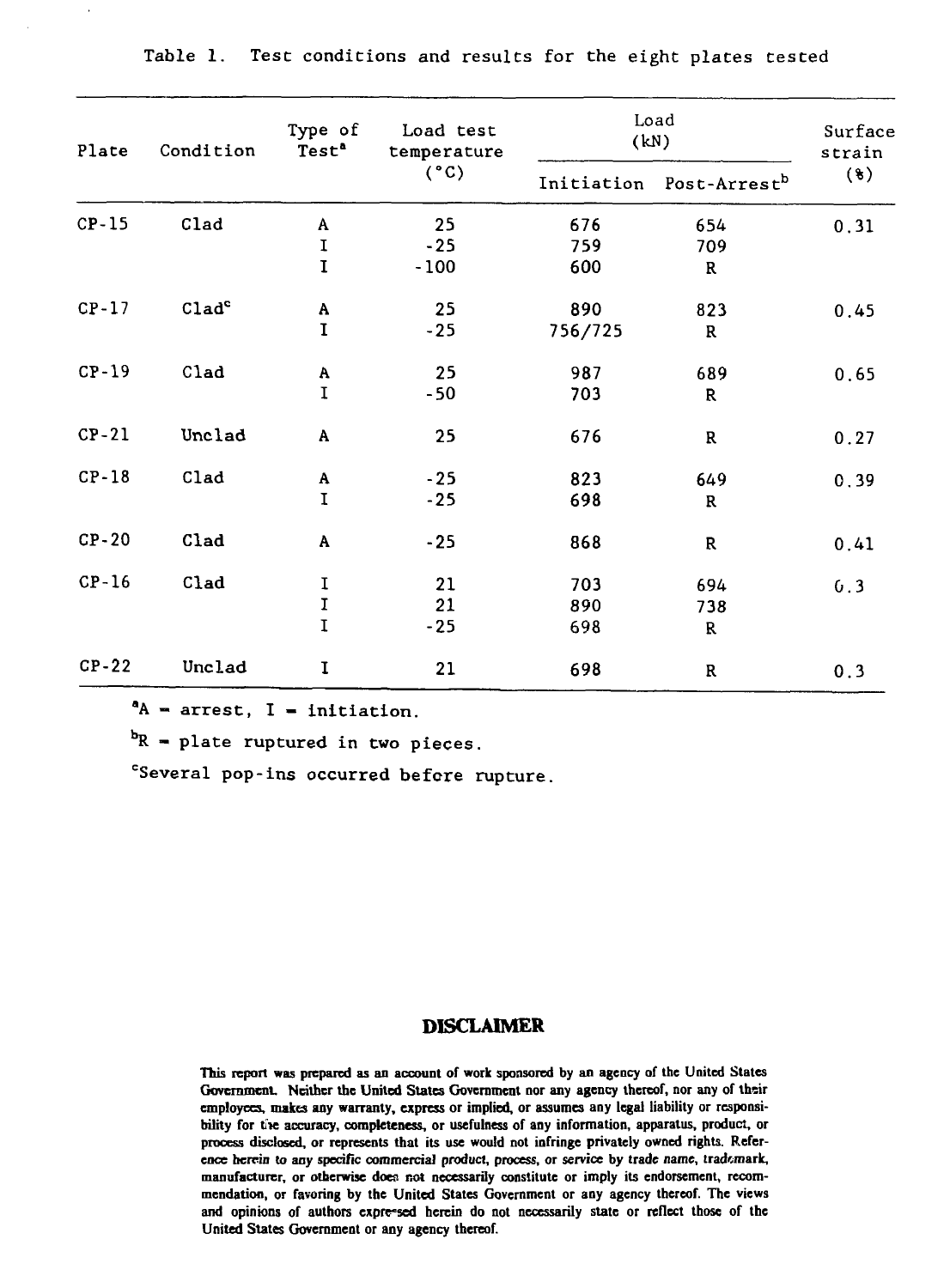| Plate   | Test<br>temperature<br>(°C) | Load P<br>(kN) | Average rupture<br>stress<br>(MPa) | Ultimate <sup>a</sup><br>tensile strength<br>(MPa) |
|---------|-----------------------------|----------------|------------------------------------|----------------------------------------------------|
| $CP-19$ | -50                         | 703            | 965                                | 885                                                |
| $CP-17$ | $-25$                       | 725            | 996                                | 760                                                |
| $CP-18$ | $-25$                       | 698            | 959                                | 760                                                |
| $CP-16$ | $-25$                       | 698            | 959                                | 760                                                |

Table 2. Comparison of tensile strsss at rupture of several plates with large flaws to the average ultimate tensile strength of the composite layer of cladding and heat-affected zone

'Average of the ultimate tensile strength of three-layer cladding and heat-affected zone. Average values of ultimate tensile strengths for cladding and HAZ at -50°C, 870 and 900 MPa, respectively, and at 0°C, 640, and 860 MPa. The values at -25°C were obtained by linear interpolation.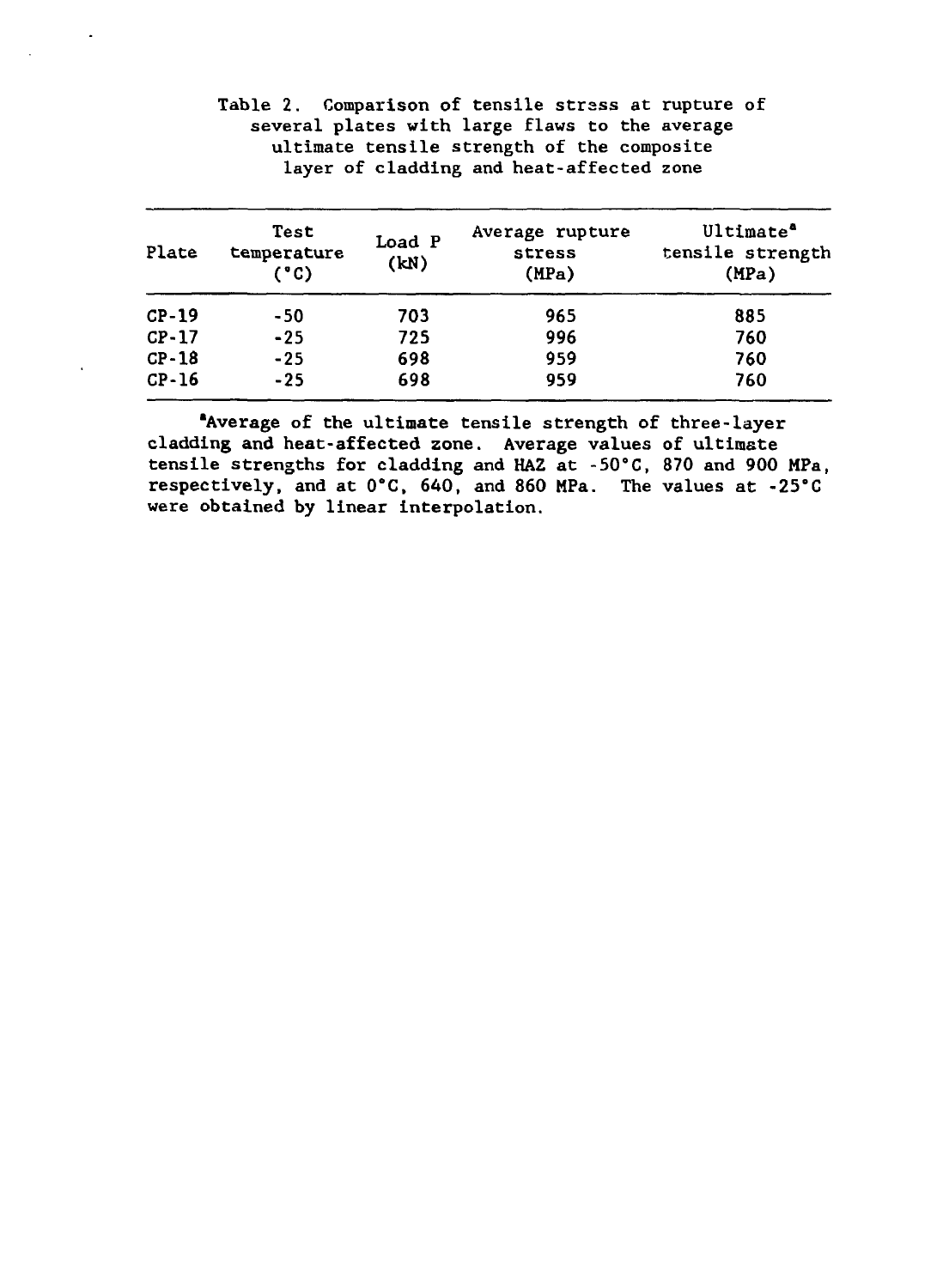

Fig. 1. Variation of the stress intensity factor  $K<sub>T</sub>$  for an elliptic flaw as a function of the aspect ratio of the major to minor axes  $(b/a)$ . Source: R. D. Cheverton et al., Pressure Vessel Fracture Studies Pertaining to tha PWR Thermal-Shock Issue: Experiment TSE-7, NUREG/CR-4304 (ORNL-6177), Oak Ridge National Laboratory, 1985.



Fig. 2. Developed view of inner surface of the TSE-7 cylinder in which the 19-mm-radius, semicircular flaw propagated on the surface to become a long flaw<br>during the test. Source: R. D. Cheverton et al., Pressure Vessel Fracture during the test. Source: R. D. Cheverton et al., Pressure Vessel Fracture<br>Studies Pertaining to the PWR Thermal-Shock Issue: Experiment TSE-7, to the PWR Thermal-Shock Issue: Experiment TSE-7, NUREG/CR-4304 (ORNL-6177), Oak Ridge National Laboratory, 1985.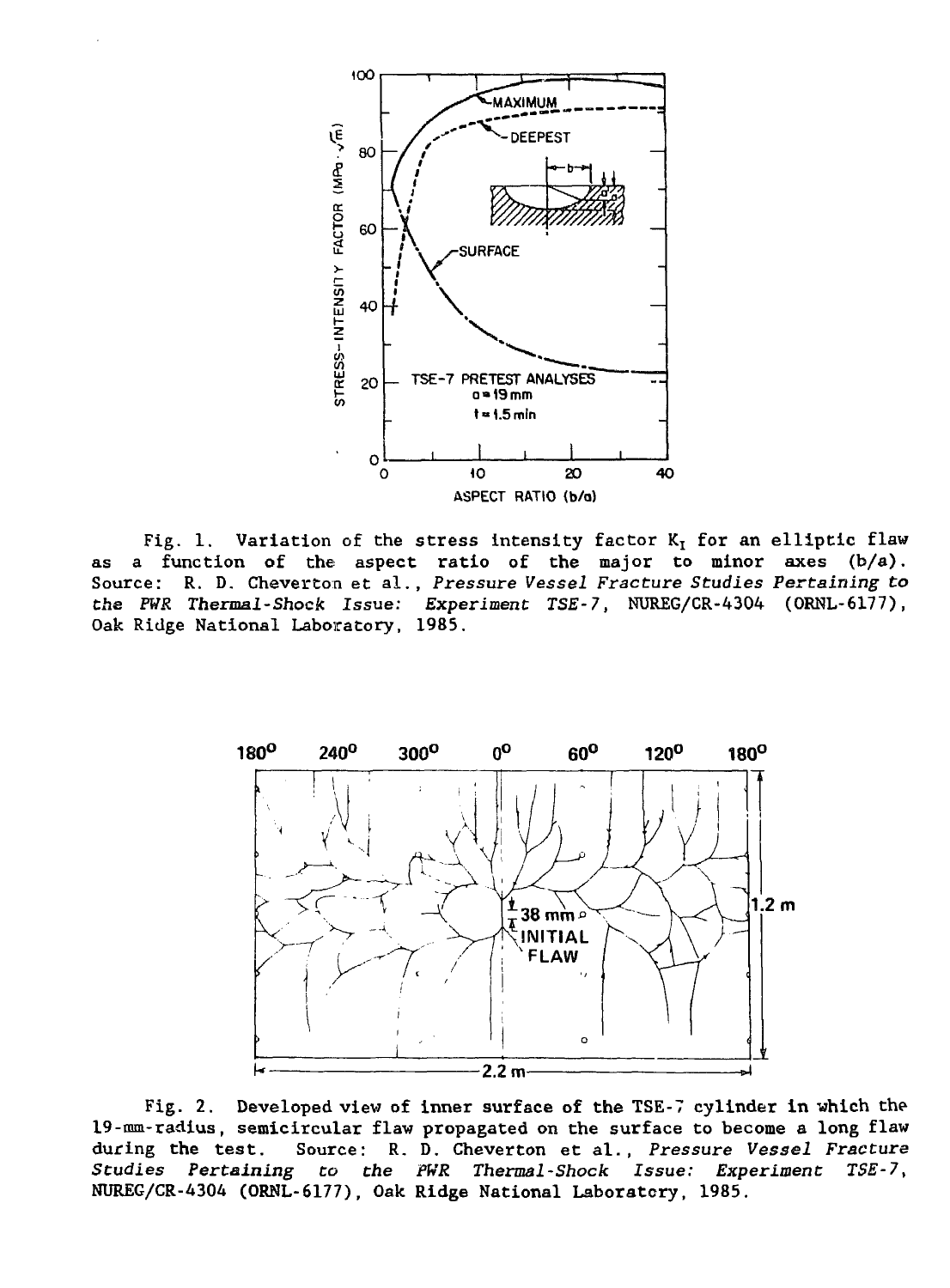

Fig. 3. Clad plate specimen with electron-beam weld tested in four-point **bending.**



**included** in the arrest mode. Note that all plates whose designations appear above<br>he curve were tested at 25% addl with the state designations appear above Fig. 4. Point on load vs surface strain curve at which the six plates w at strain curve at which the six plates w context at the arrest mode. Note that all plates whose designations appear at the strain curve of the strain **the curve were tested at -25'C, while those below the curve were tested at 25'C**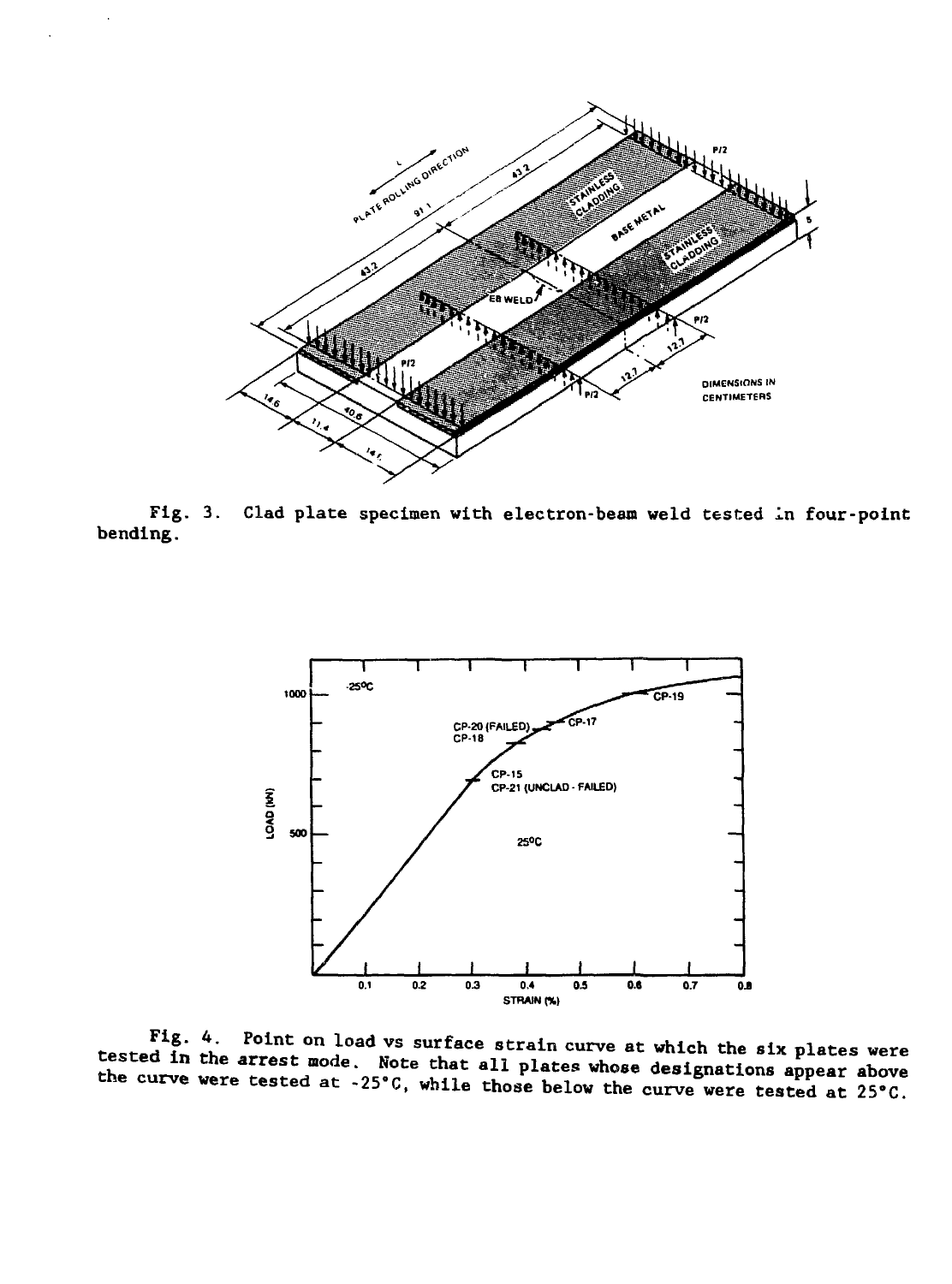

Fig. 5. Initiation loads, post-arrest loads, and corresponding crack lengths for the four plates tested at room temperature.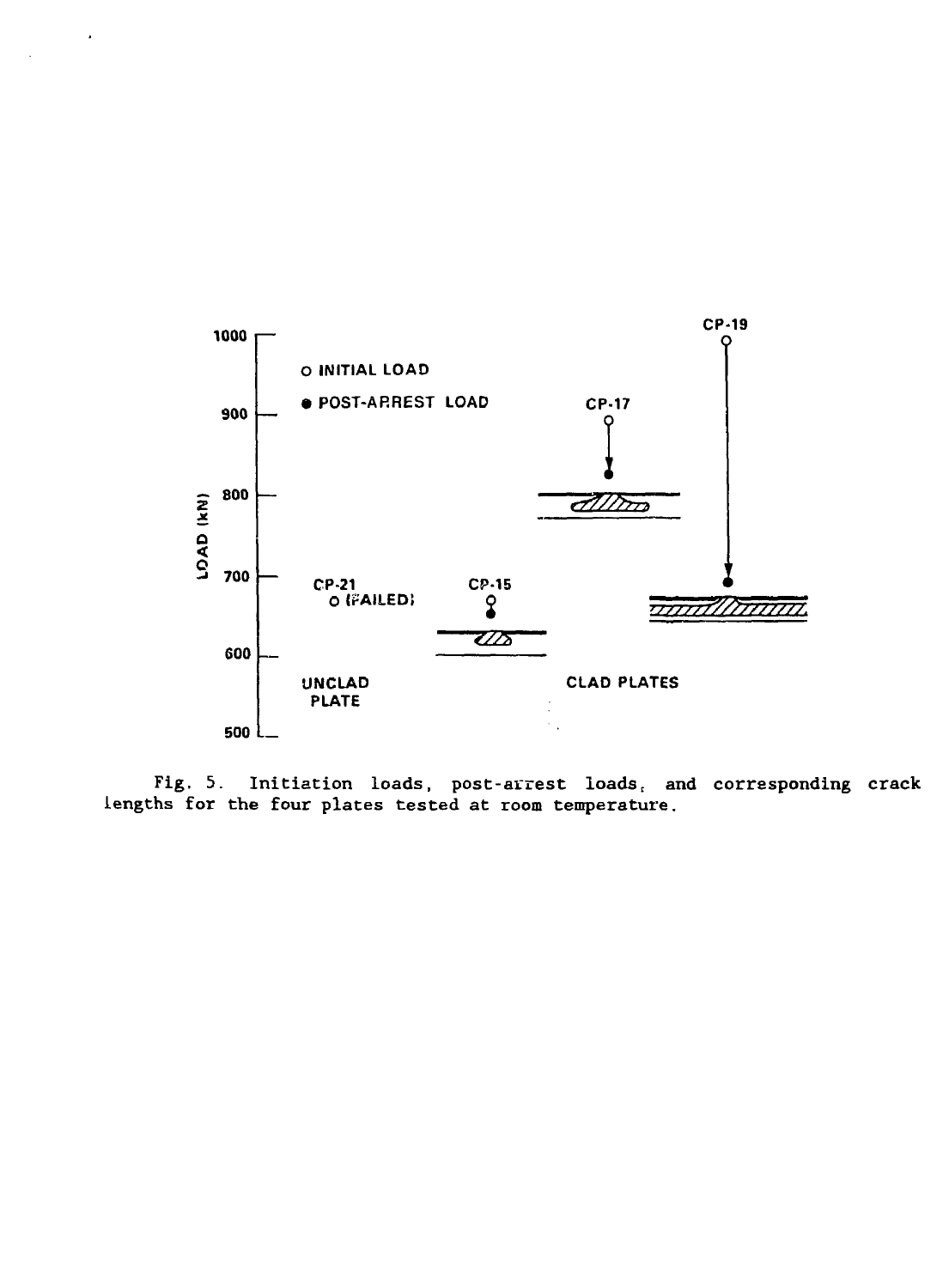





**Fig. 6. Fracture surfaces of clad plates (a) CP-17 and (b) CP-18. The dark areas result from hint-tinting after testing and show the arrested flaw shape.**

# **REPRODUCED FROM BEST AVAILABLE COPY**